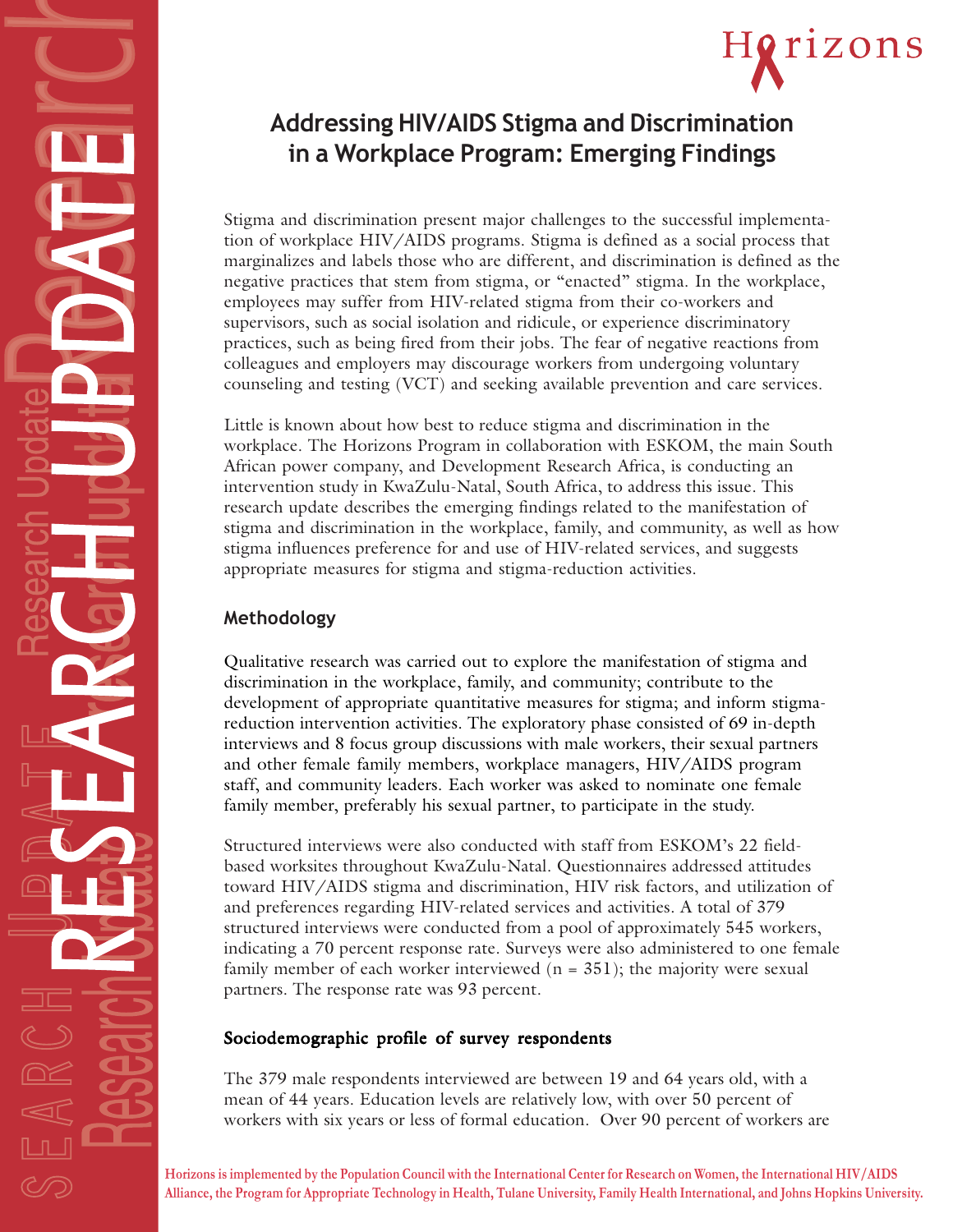married or have a permanent partner, and almost half (47 percent) of workers reported more than one sexual partner over the 12 months prior to the survey. On average, the respondents have been working for ESKOM for 19 years. Forty-four percent of workers reported that they sleep away from home at the worksite more than five days per month.

Almost 40 percent  $(n = 138)$  of the female survey respondents indicated that they are the wife or permanent partner of the ESKOM employee, and a further 44 percent (n = 154) are girlfriends. The rest of the respondents are daughters (5 percent), sisters (6 percent), and nieces (5 percent). The mean age of these women is 33 years. The majority (72 percent) have had six years or less of formal education. The majority (69 percent) of female respondents are unemployed. Those with jobs are employed in a variety of sectors including domestic work, retail/sales, self-employment, and secretarial work.

#### **Key Findings**

#### ESKOM workers fear stigma more than discrimination in the workplace.

ESKOM workers expressed more concern about stigma from their colleagues in the workplace than discrimination by their employers. A minority of the workers (23 percent) are worried that they would be fired if the company learns that they are HIV-positive. This is compared to their sexual partners and other female family members, where  $55$  percent ( $n = 60$ ) of female respondents with their own jobs reported that they fear being fired if their employer learned that they were HIV-positive. Furthermore, the great majority of male respondents know (96 percent) that ESKOM is involved with HIV-related activities and are satisfied (91 percent) with the HIV/ AIDS education offered by the company.

However, many workers expressed concern that if their co-workers and managers knew that they had HIV/AIDS, they would be isolated, avoided, and ridiculed. As one 42-year-old worker stated, his co-workers would "...refuse to share things with me. Perhaps if we eat together they would not like me to eat from the same bowl."

#### The main manifestation of stigma is social isolation and ridicule.

The questionnaire explored different manifestations of stigma. Respondents were asked to supply examples of "bad treatment" faced by people living with HIV/AIDS. Male respondents reported examples of social isolation (73 percent), rumors and gossip (49 percent), ejection from the home (33 percent), rejection from the community (22 percent), and verbal abuse (18 percent). Female respondents reported social isolation (65 percent), rejection (44 percent), rumors and gossip (40 percent), and verbal abuse (27 percent).

Respondents overwhelmingly agree that a key manifestation of stigma is the social isolation and ridicule that people with HIV/AIDS or people suspected of having HIV/AIDS experience. As one worker stated, "There are those who will tell you face to face that you are no longer needed in their friendship, those who will just isolate you." According to a 26-year-old sexual partner of one of the workers, "People make jokes about HIV-positive people and point fingers at them.... There are so many with AIDS and so much gossip too."

Almost all survey respondents (>90 percent) either agreed or strongly agreed with the statement, "If I had AIDS, people would call me names and gossip about me." Furthermore, almost nine-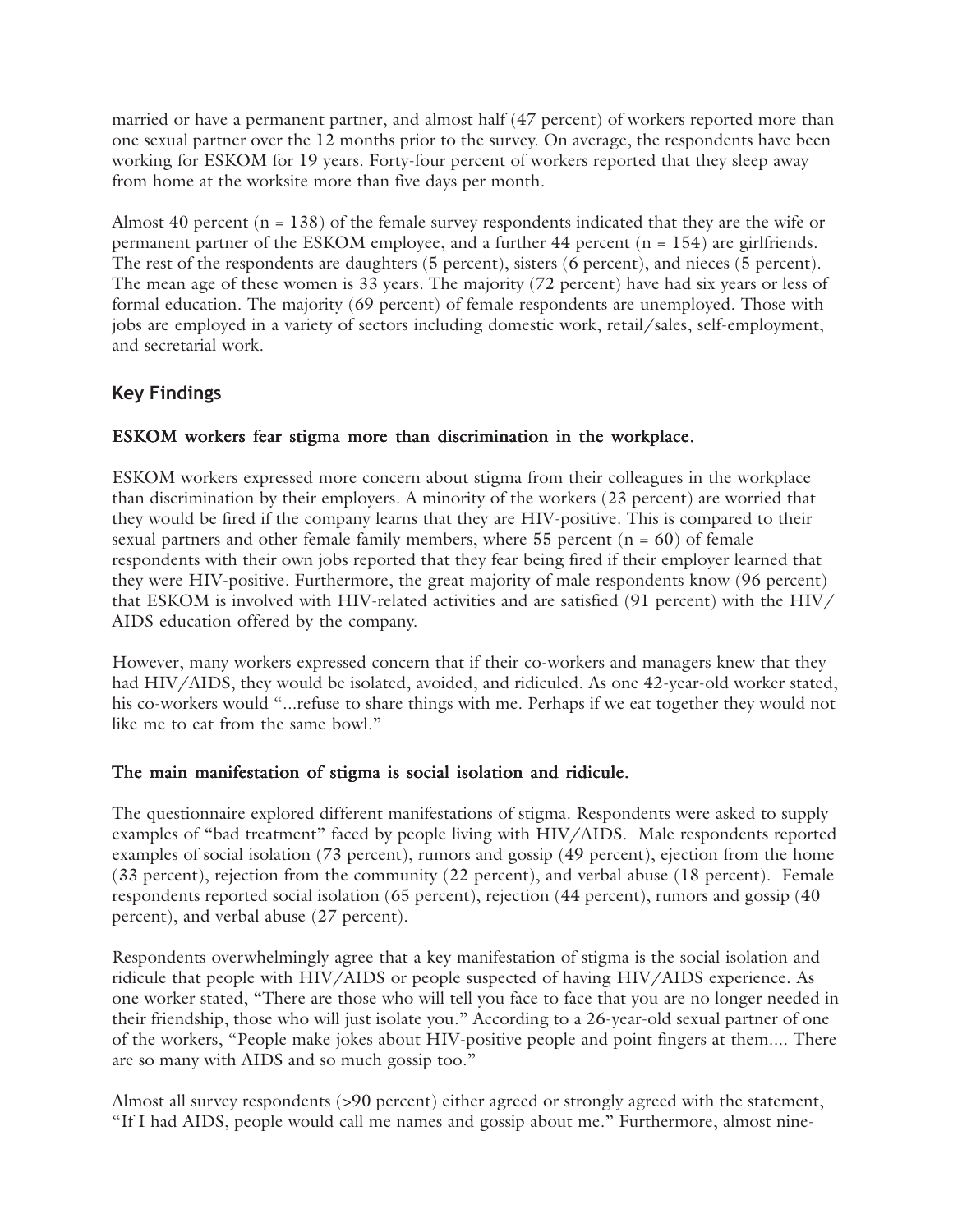tenths of the workers and about 95 percent of female family members reported that others would avoid them if they were known to have HIV/AIDS.

#### PLHA are negatively judged and blamed for their illness.

While fearing HIV-related stigma and discrimination, many respondents themselves express-ed stigmatizing attitudes and supported discriminatory behaviors directed toward PLHA. As one worker stated, "The community laughed about [this woman having AIDS] because the person was not well behaved...the person was sleeping around, had many boyfriends."

Close to half of the male respondents (46 percent) and 37 percent of female respondents strongly agreed or agreed that HIV/AIDS is a punishment for bad behavior. Thirty-one percent of males and 27 percent of female respondents stated that people with HIV/AIDS should not be allowed to work. About half of male (56 percent) and female (48 percent) survey respondents agreed that people with HIV/AIDS should not be allowed to sell food.

#### Concerns about casual contact with PLHA are minimal.

Few survey respondents expressed concern about casual contact with PLHA. About 80 percent of the men and 88 percent of the female respondents stated that they would be comfortable shaking hands with a colleague or person whom they knew to have HIV/AIDS. Three-quarters (78 percent) of the men and 85 percent of female survey respondents are comfortable sharing their work tools with PLHA. About 64 percent of males and 71 percent of females are comfortable with the idea of eating from the same plate as PLHA. A similar number (75 percent) of the males and 78 percent of female survey respondents are comfortable sharing a toilet with PLHA.

This finding is particularly relevant because stigma is most commonly measured by exploring concerns about casual contact with people with HIV/AIDS, such as fears of sharing toilets or food. As described above, other important dimensions of stigma emerged from this study. These include blame directed toward people with HIV/AIDS for contracting their illness, concerns about being socially isolated and ridiculed, and support for discriminatory behaviors.

#### Women fear stigma more than men.

Most female survey respondents (58 percent) and a substantial proportion (37 percent) of males perceive more stigma directed toward female PLHA than male. One male worker stated, "This disease is associated with misbehavior. People would think the woman was sleeping around. They never blame a man. However, we are responsible for this. We have brought this thing home."

Over one half (56 percent) of the female respondents, but only 36 percent of the male respondents, agreed with the statement, "If you tell your regular partner that you have AIDS, he/ she will leave you."

#### Stigma by association affects many groups.

Stigma by association, often called secondary stigma, is an important issue as well. About onethird of male and female respondents (32 percent and 35 percent, respectively) agreed with the